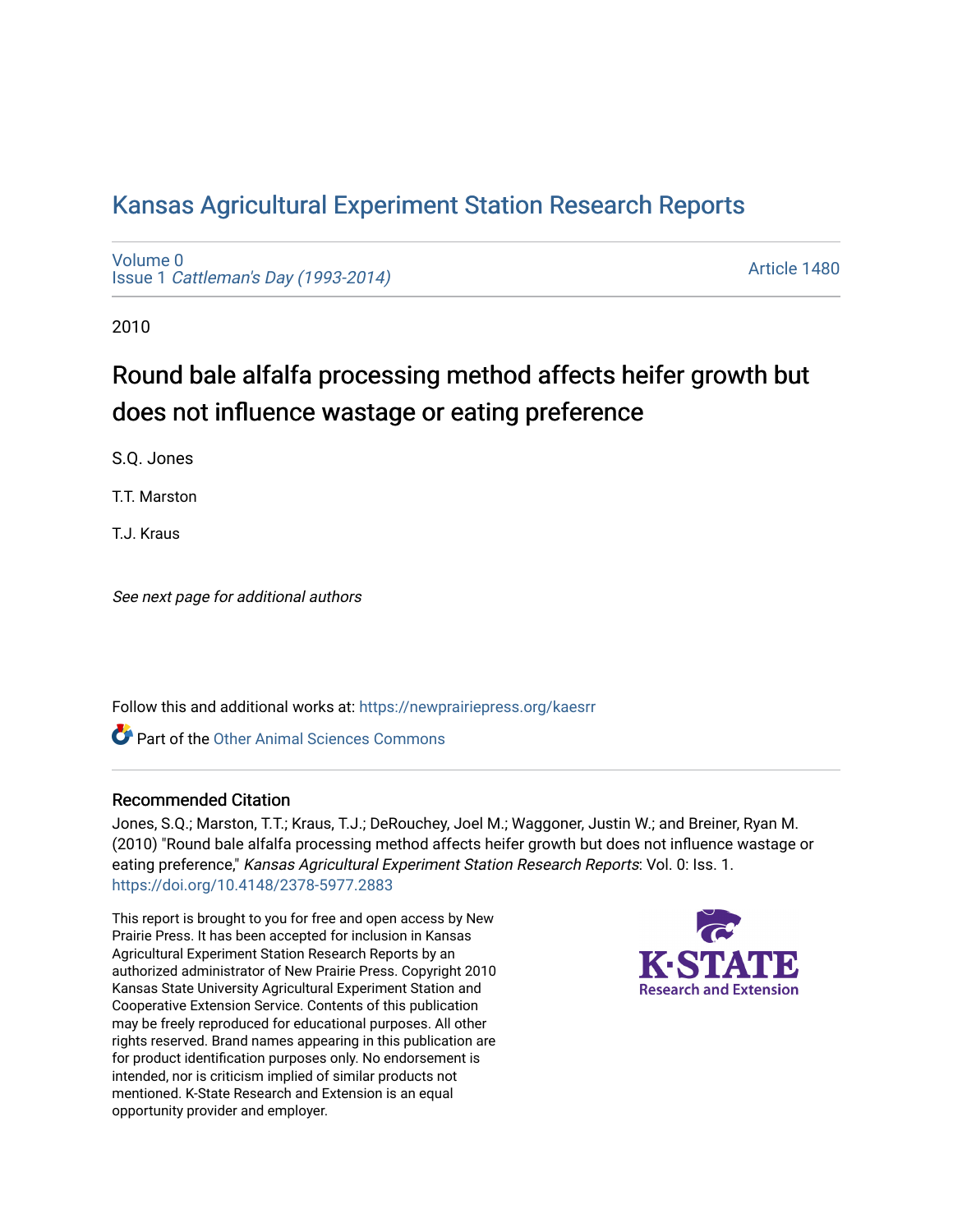## Round bale alfalfa processing method affects heifer growth but does not influence wastage or eating preference

## **Abstract**

Many factors affect forage quality, including moisture level at baling, compaction, bulk density, and maturity at harvest. Losses of dry matter and nutrient value occur during field curing. Hay baled at or above 18% moisture should have less nutrient loss in the field. However, hay baled at these moisture levels has the potential to heat during storage, causing dry matter loss and nutrient degradation. Also, as particle length of forage decreases, packing ability of forage and bulk density of bales increase. Although particle length is reduced by grinding baled forage, this can result in nutrient losses. Also, when cattle are fed free choice in a ring feeder, precutting forage may help reduce waste because the smaller particles fall within the ring and are not pulled out by the animals and lost on the ground. Objectives of these experiments were to compare the effects of precutting alfalfa during round baling and conventional baling on heifer performance, forage wastage, and eating preference.

## Keywords

Cattlemen's Day, 2010; Kansas Agricultural Experiment Station contribution; no. 10-170-S; Report of progress (Kansas State University. Agricultural Experiment Station and Cooperative Extension Service); 1029; Beef Cattle Research, 2010 is known as Cattlemen's Day, 2010; Beef; Alfalfa; Heifer; Growth; **Performance** 

### Creative Commons License



This work is licensed under a [Creative Commons Attribution 4.0 License](https://creativecommons.org/licenses/by/4.0/).

## Authors

S.Q. Jones, T.T. Marston, T.J. Kraus, Joel M. DeRouchey, Justin W. Waggoner, and Ryan M. Breiner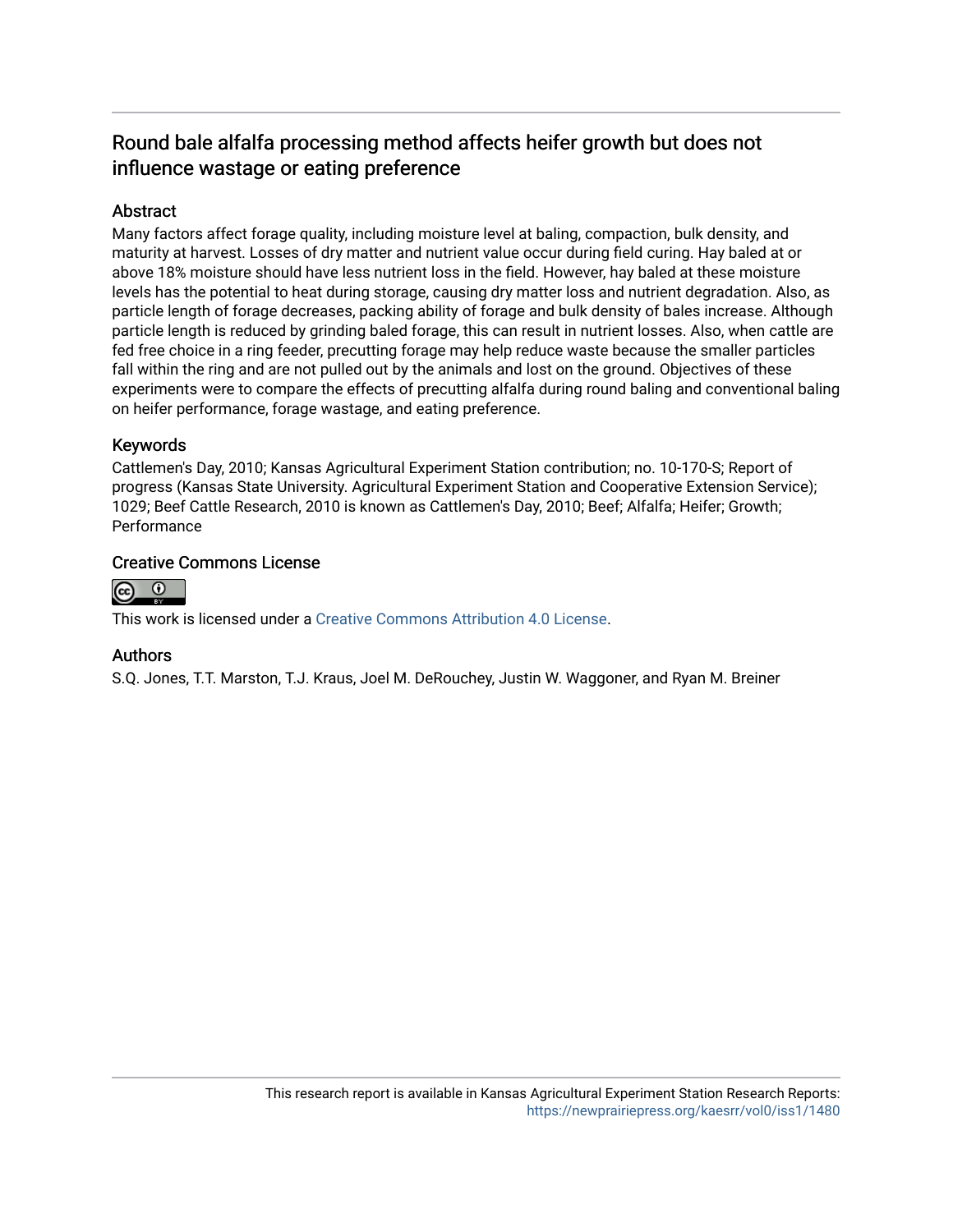# Round Bale Alfalfa Processing Method Affects Heifer Growth but Does Not Influence Wastage or Eating Preference<sup>1</sup>

## *S.Q Jones, J.M. DeRouchey, J.W. Waggoner, T.T Marston, R.M. Breiner, and T.J. Kraus2*

## Introduction

Many factors affect forage quality, including moisture level at baling, compaction, bulk density, and maturity at harvest. Losses of dry matter and nutrient value occur during field curing. Hay baled at or above 18% moisture should have less nutrient loss in the field. However, hay baled at these moisture levels has the potential to heat during storage, causing dry matter loss and nutrient degradation. Also, as particle length of forage decreases, packing ability of forage and bulk density of bales increase. Although particle length is reduced by grinding baled forage, this can result in nutrient losses. Also, when cattle are fed free choice in a ring feeder, precutting forage may help reduce waste because the smaller particles fall within the ring and are not pulled out by the animals and lost on the ground. Objectives of these experiments were to compare the effects of precutting alfalfa during round baling and conventional baling on heifer performance, forage wastage, and eating preference.

## Experimental Procedures

One field of alfalfa in northeast Kansas was swathed and raked in mid-July. In the conventional baling method, alfalfa was fed through the header of a round baler and carried by packer fingers into a baling chamber without further processing. In the precut method, alfalfa was fed through the header of a round baler equipped with serrated knives that cut the alfalfa stems into 3- to 8-in. sections as the packer fingers moved the stems from the header to the baling chamber. Because there were no knives on the outer 6 in. of each side, the perimeter of the bale was composed of alfalfa of full stem length, which maintained bale structure during hauling and handling. Experiments were conducted at the Kansas State University Purebred Beef Unit.

#### *Experiment 1*

A total of 46 heifers (595 lb initial body weight) were used to evaluate the effect of free choice feeding of precut and conventionally baled alfalfa hay on heifer performance in a 27-day study. Treatments were 5  $\times$  4 ft conventional alfalfa bales and 5  $\times$  4 ft precut alfalfa bales. There were four pens of beef heifers (two pens of 10 heifers, two pens of 13 heifers) with two pens per treatment. The treatments were offered free choice in 8-ft ring feeders. All heifers were fed 2.8 lb/day of wet corn gluten feed. Each individual bale of alfalfa was weighed before being placed into the ring feeders. Heifers were weighed on 2 consecutive days at the beginning and end of the 27-day trial to calculate gains. To calculate alfalfa dry matter intake, dry matter wastage by treatment (determined in experiment 2) plus remaining orts were subtracted from initial dry matter bale weights.

<sup>&</sup>lt;sup>1</sup> Appreciation is expressed to John Deere (Ottumwa, IA) for funding of experiments and use of equipment.

<sup>2</sup> John Deere, Ottumwa, IA.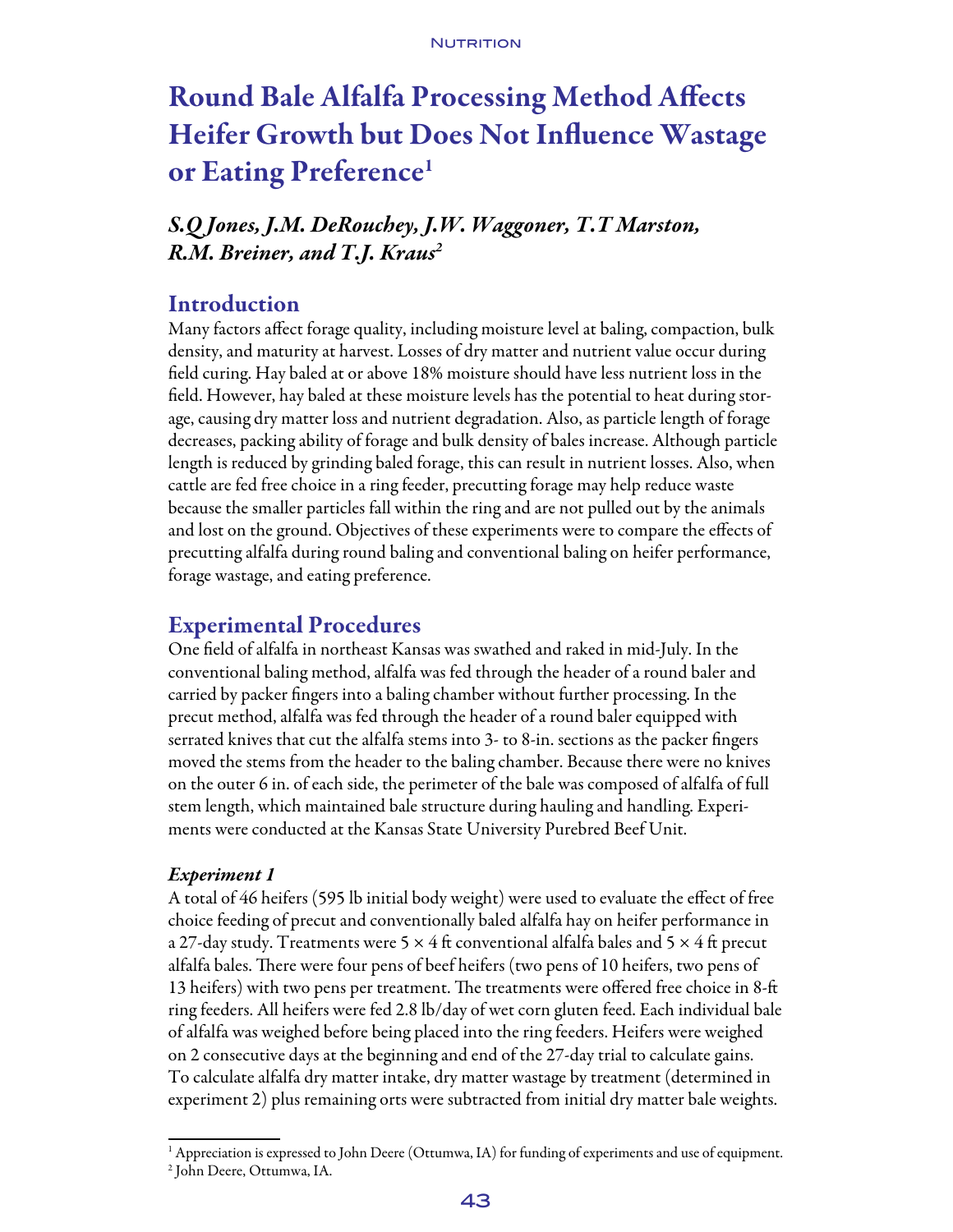Core samples were taken from each bale and combined to make composite samples for each treatment, which were then chemically analyzed.

#### *Experiment 2*

Experiment 2 was conducted concurrently with experiment 1 to evaluate the effect of baling method on forage wastage from ring feeders. Three 5-day collection periods were used for a total of six replications per bale type. Prior to the start of each 5-day period, ring feeders and surrounding soil were scraped free of residual forage. Initial bale weights were recorded, and alfalfa wastage around the ring was collected every day at 7:00 a.m. for 5 days. Wastage was collected with a lawn rake from the feeder to a distance of 8 ft around the feeder. Collection of manure was minimized but could not be avoided in all circumstances. Wasted forage was collected and weighed every day. The entire amount of wastage collected by pen for the 5-day period was combined and subsampled for analysis. After the fifth day, feed remaining inside the ring feeders was collected and weighed. Individual bale core samples and alfalfa wastage combined by collection period were analyzed for dry matter, crude protein, and neutral detergent fiber.

#### *Experiment 3*

A total of 26 beef heifers (672 lb initial body weight) were used to evaluate the effect of free choice feeding of conventionally baled or precut alfalfa hay on heifer preference. Heifers were allotted by weight and breed to two pens. There were two ring feeders per pen (8-ft feeders); one contained the conventional treatment, and one contained the precut treatment. Unconsumed feed was collected and weighed every 2 days to calculate dry matter intake. Prior to the next 2-day period, feeders were moved within each pen so no carryover effect of feeder location would occur. Treatments were  $4 \times 4$  ft conventional alfalfa bales and  $4 \times 4$  ft precut alfalfa bales. During this study, all heifers were fed 13.3 lb of wet corn gluten feed daily. All bales were weighed individually prior to being placed in 8-ft ring feeders. Individual bale core samples were analyzed for dry matter, crude protein, neutral detergent fiber, and mold spore counts. At the end of the 2-day period, dry matter intake was calculated by subtracting orts from initial bale weight.

Data from all three experiments were analyzed with the MIXED procedures of SAS (SAS Institute, Inc., Cary, NC). Effects were declared significant at P<0.05 and regarded as tendencies at P<0.10.

## Results and Discussion

In experiments 1 and 2, dry matter, crude protein, and neutral detergent fiber of bales differed between treatments (Table 1). The conventional treatment had greater dry matter (79.5% vs. 79.1%; P<0.01) and neutral detergent fiber (58.3% vs. 46.3%; P<0.03) than the precut treatment, but crude protein was greater (20.6% vs. 17.7%; P<0.04) in the precut treatment than in the conventional treatment. Initial body weights of heifers were similar (599 vs. 594 lb;  $P=0.67$ ) for the conventional and precut alfalfa treatments (Table 2), as expected. Heifers consuming precut alfalfa had greater average daily gain than heifers consuming conventional alfalfa (3.02 vs. 2.49 lb/day; P<0.01). Calculated dry matter intake was not different between the precut and conventional treatments (12.3 vs. 11.5 lb/day; P=0.70). The reason for the greater gains of heifers in the precut alfalfa treatment is unknown, but the numerically greater intake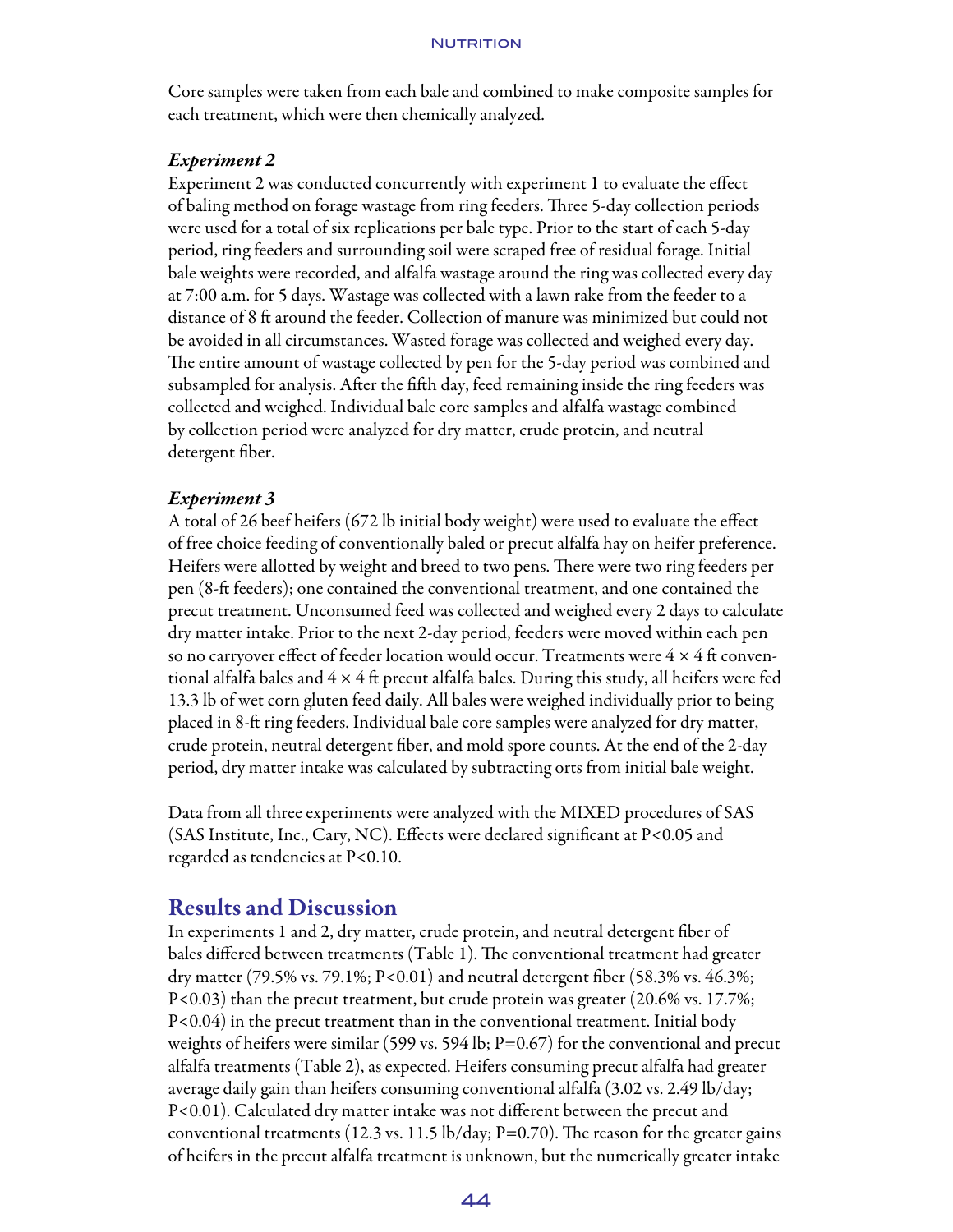#### **NUTRITION**

and better chemical composition (i.e., more protein and less fiber) of the precut treatment may have been contributing factors.

In experiment 2, there was no difference in alfalfa wastage  $(P>0.13)$  between treatments for day 1, 3, 4, and 5 (Table 3). Wastage for day 2 tended to be greater  $(P=0.10)$  for the precut treatment, but there was no overall difference (P>0.05). Previous research has demonstrated that up to 8.0% of dry matter can be wasted. Our data showed considerably less wastage (0.9% for conventional and 1.1% for precut), possibly because we evaluated different forage types. Dry matter and crude protein of orts were similar between treatments (P>0.90), but neutral detergent fiber was greater (P<0.02) in orts from conventional alfalfa bales (Table 4). In experiment 3, the precut treatment had greater dry matter  $(P< 0.04)$  than the conventional treatment (Table 5) but less crude protein and neutral detergent fiber  $(P< 0.04)$ . These differences were surprising because bales were harvested from the same field only hours apart. Precut alfalfa bales in experiment 3 had greater mold counts, though it is unknown if these levels affected performance or eating preference.

In experiment 3, there was no difference in dry matter intake between the precut and conventional treatments (10.4 vs. 8.6 lb/day; P=0.48). Thus, type of alfalfa processing did not affect heifer consumption preference.

## **Implications**

Feeding precut alfalfa bales increased heifer gains but did not affect forage wastage in ring feeders or eating preference compared with conventional alfalfa bales.

| Table 1. Chemical analysis of analia bales (experiments 1 and 2) |              |        |  |  |
|------------------------------------------------------------------|--------------|--------|--|--|
| Item                                                             | Conventional | Precut |  |  |
| Dry matter, %                                                    | 79.5         | 79.1   |  |  |
| Crude protein, %                                                 | 17.7         | 20.6   |  |  |
| Neutral detergent fiber, %                                       | 58.3         | 46.3   |  |  |

Table 1. Chemical analysis of alfalfa bales (experiments 1 and 2)

#### Table 2. Effects of alfalfa bale type on heifer growth performance over 27 days (experiment 1)

|                                                | Alfalfa hay processing |        |                 |      |
|------------------------------------------------|------------------------|--------|-----------------|------|
| Item                                           | Conventional           | Precut | Probability, P< | SEM  |
| Initial body weight, lb                        | 599                    | 594    | 0.67            | 30.2 |
| Daily gain, lb                                 | 2.49                   | 3.02   | 0.01            | 0.44 |
| Forage dry matter intake <sup>1</sup> , lb/day | 11.5                   | 12.3   | 0.70            | 4.0  |

1Estimated by subtracting orts and calculated wastage (determined in experiment 2) from initial bale weight.